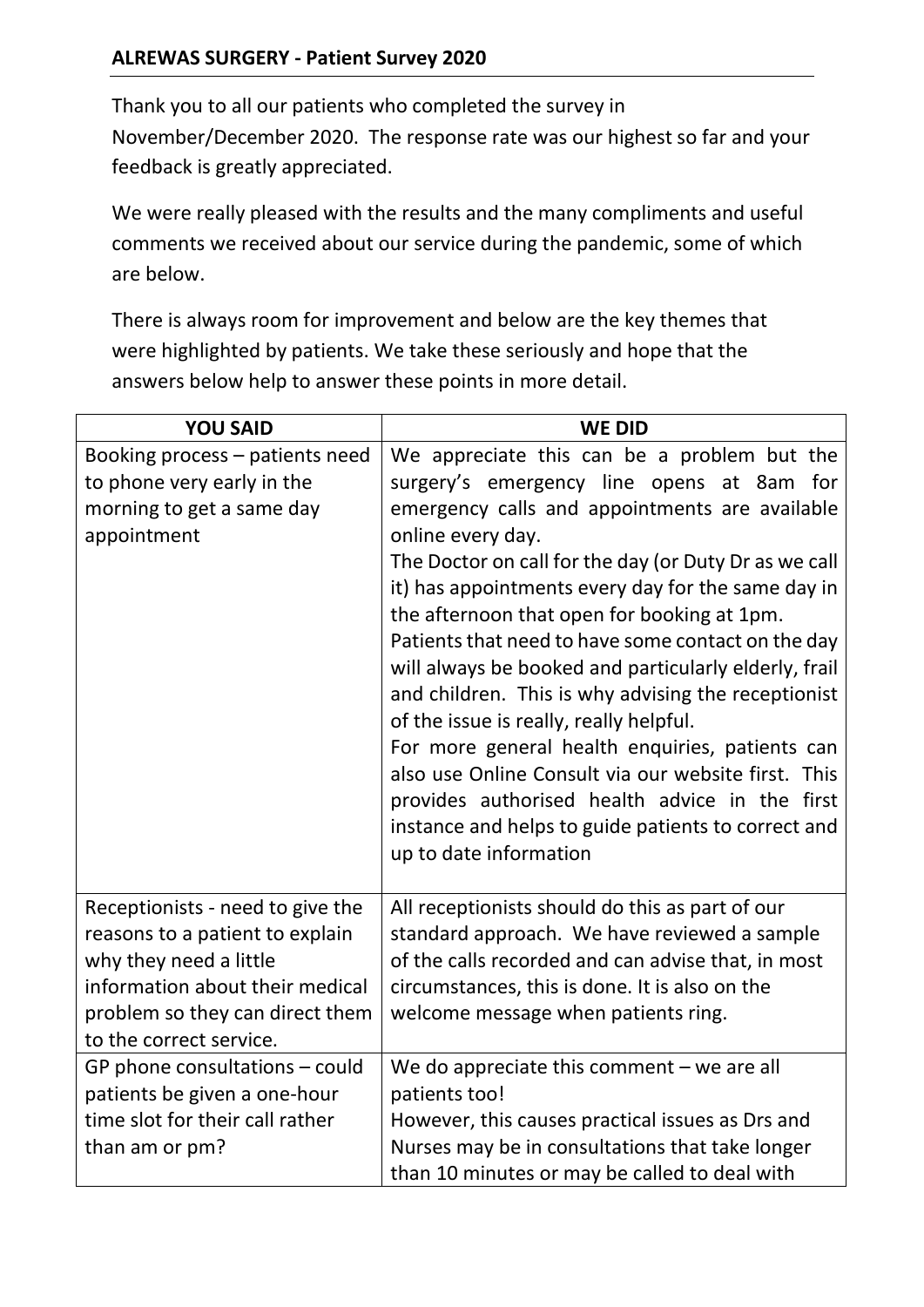|                                                                                                                                                                                                                  | emergencies on the day in surgery causing a delay<br>in dealing with their appointments.<br>We do not wish to make a commitment we cannot<br>achieve. Where patients request a time frame we<br>do our best to meet it, but we do advise that this<br>may not be possible.<br>We will commit to trying to call a patient at least<br>twice within the morning/afternoon session and<br>sending a text message if we are unable to reach<br>them.                                                                                                                                                                                               |
|------------------------------------------------------------------------------------------------------------------------------------------------------------------------------------------------------------------|------------------------------------------------------------------------------------------------------------------------------------------------------------------------------------------------------------------------------------------------------------------------------------------------------------------------------------------------------------------------------------------------------------------------------------------------------------------------------------------------------------------------------------------------------------------------------------------------------------------------------------------------|
| Could patients be phoned by a<br>GP who knows about their<br>current condition and has<br>spoken to, or who has seen the<br>patient previously?                                                                  | We do appreciate that people like continuity and<br>certainly where there is an ongoing issue, doctors<br>will often book patients for follow ups themselves.<br>However, this is not always possible but we would<br>like to reassure our patients that all GPs have the<br>same access to patient medical records so can<br>view the previous consultations for information.<br>We will have a care co-ordinator position in our<br>staff team from the autumn and this role will<br>focus on supporting our more elderly, frail and<br>vulnerable patients and being both proactive and<br>reactive in ensuring timely support is arranged. |
| Is there any way to ensure that<br>time is not wasted by giving<br>patients a phone consultation<br>first when they are known to<br>need a face to face<br>appointment. Can this be<br>flagged up on the system? | Patients who have communication difficulties,<br>dementia etc. will be given face to face<br>appointments without a phone call first. We have<br>alerts on the records of these patients for the<br>reception team to view early in the booking<br>process.<br>During the pandemic, we also introduced video<br>consultations and methods for patients to send in<br>pictures both by text and email. These services<br>will continue and help GPs to make decisions on<br>whether a patient needs to be seen face to face.                                                                                                                    |
| Should patients phoning with<br>mental health concerns<br>automatically be given a face to<br>face appointment?                                                                                                  | The spectrum for mental health issues is very wide<br>and certainly face to face is preferable particularly<br>where they are more complex. A phone call can<br>often enable doctors to judge if a face to face<br>appointment is required. Certainly if a patient is<br>in distress upon calling to book an appointment                                                                                                                                                                                                                                                                                                                       |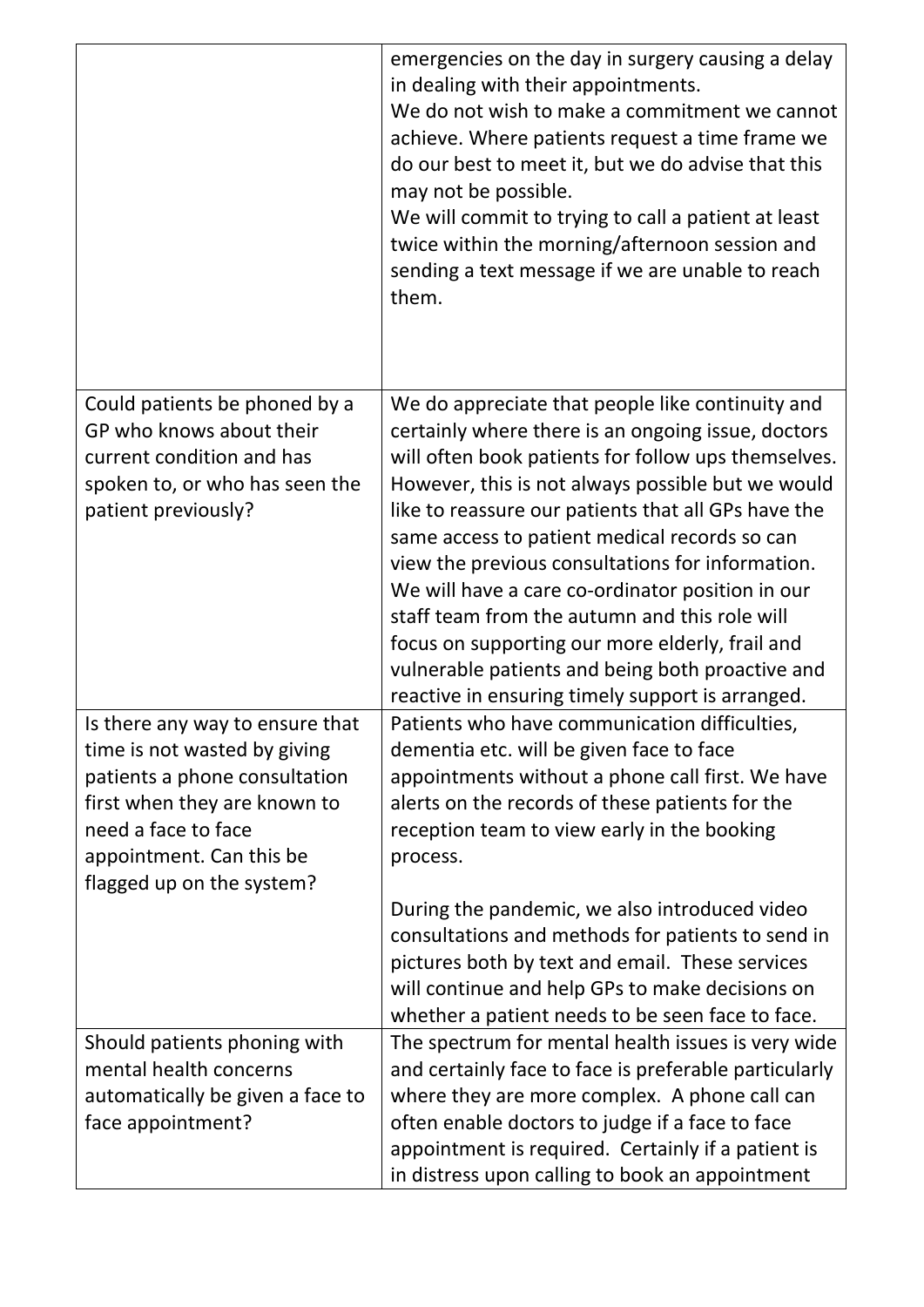|                                                                                                                                                                                                                              | this will be passed to the duty doctor as an urgent<br>matter.                                                                                                                                                                                                                                                                                                                                                                                                                                                                                                                                       |
|------------------------------------------------------------------------------------------------------------------------------------------------------------------------------------------------------------------------------|------------------------------------------------------------------------------------------------------------------------------------------------------------------------------------------------------------------------------------------------------------------------------------------------------------------------------------------------------------------------------------------------------------------------------------------------------------------------------------------------------------------------------------------------------------------------------------------------------|
| Booking an appointment to see<br>a named doctor in advance<br>rather than on the day - is this<br>still available?                                                                                                           | Yes it is! Patients may not be able to see the<br>doctor of their choice for a variety of reasons but<br>future appointments are available by phone and<br>online - but they do get booked up quickly.<br>The number of appointments we are offering has<br>increased significantly, but so have our patient<br>numbers and the demands on our services<br>following the pandemic is also increasing. We<br>continue to review our appointments regularly<br>and will be introducing new services in the coming<br>year to ensure patients get to see the appropriate<br>person as soon as possible. |
| Regular reviews and well<br>man/woman services, are these<br>functioning correctly and are<br>patients aware of these<br>screening services if they are fit<br>and well and not seen regularly<br>for any medical condition? | We have not provided this service for several<br>years now as it was moved out of GP practices by<br>Staffordshire County Council. The service is now<br>provided by Everyone Health Staffordshire with<br>priority going to areas of deprivation. Patients can<br>look at information and book appointments at the<br>following website:<br>https://staffordshire.everyonehealth.co.uk/about/                                                                                                                                                                                                       |
| Are some of the mobile<br>numbers the surgery holds<br>incorrect? Can patients be asked<br>to confirm these when they<br>speak to receptionists?                                                                             | Yes they may well be as we are reliant on patients<br>advising us that their mobile numbers have<br>changed. Receptionists often request<br>confirmation of the telephone number for doctors<br>to call back on and this is often how we identify a<br>difference. Patient records are updated there and<br>then in these instances. Patients can also<br>complete a form in surgery to update their<br>contact details.                                                                                                                                                                             |
| Are patients getting referred to<br>other specialities in a timely<br>manner and receiving test result<br>feedback?                                                                                                          | Yes – our referrals are processed within the week<br>(and usually within a few days). Unfortunately,<br>we have no control of how quickly referrals are<br>processed by hospitals and appointments<br>arranged or test results returned by the hospital.<br>We are aware for example that there is a 6 week<br>delay in receiving MRI reports from hospital.<br>Following the pandemic there is increased<br>pressure on hospital services for routine<br>appointments that may have been<br>delayed/postponed due to Covid 19, but our                                                              |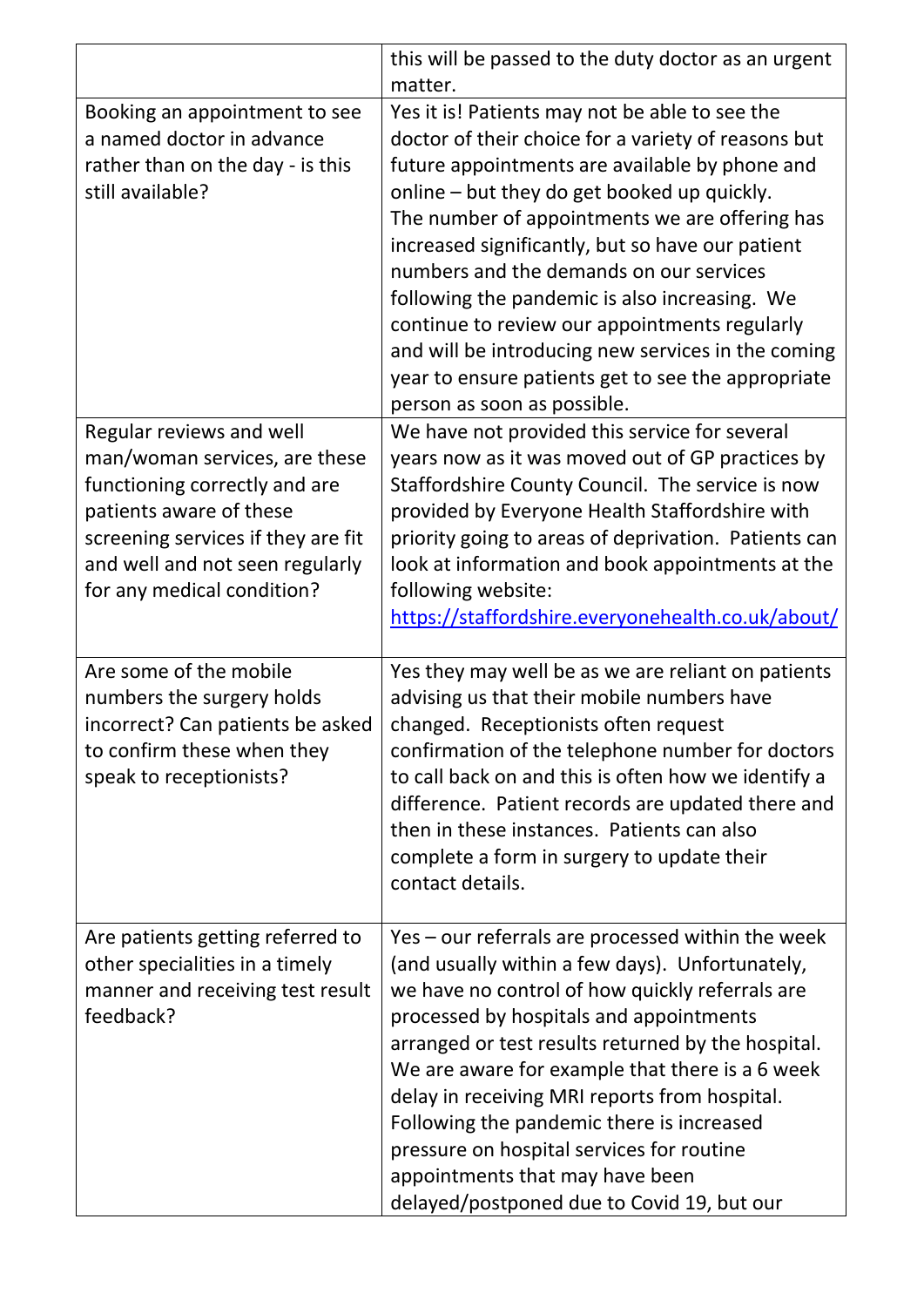| doctors and nurses will try to expedite      |
|----------------------------------------------|
| appointments if they feel this is necessary. |
|                                              |